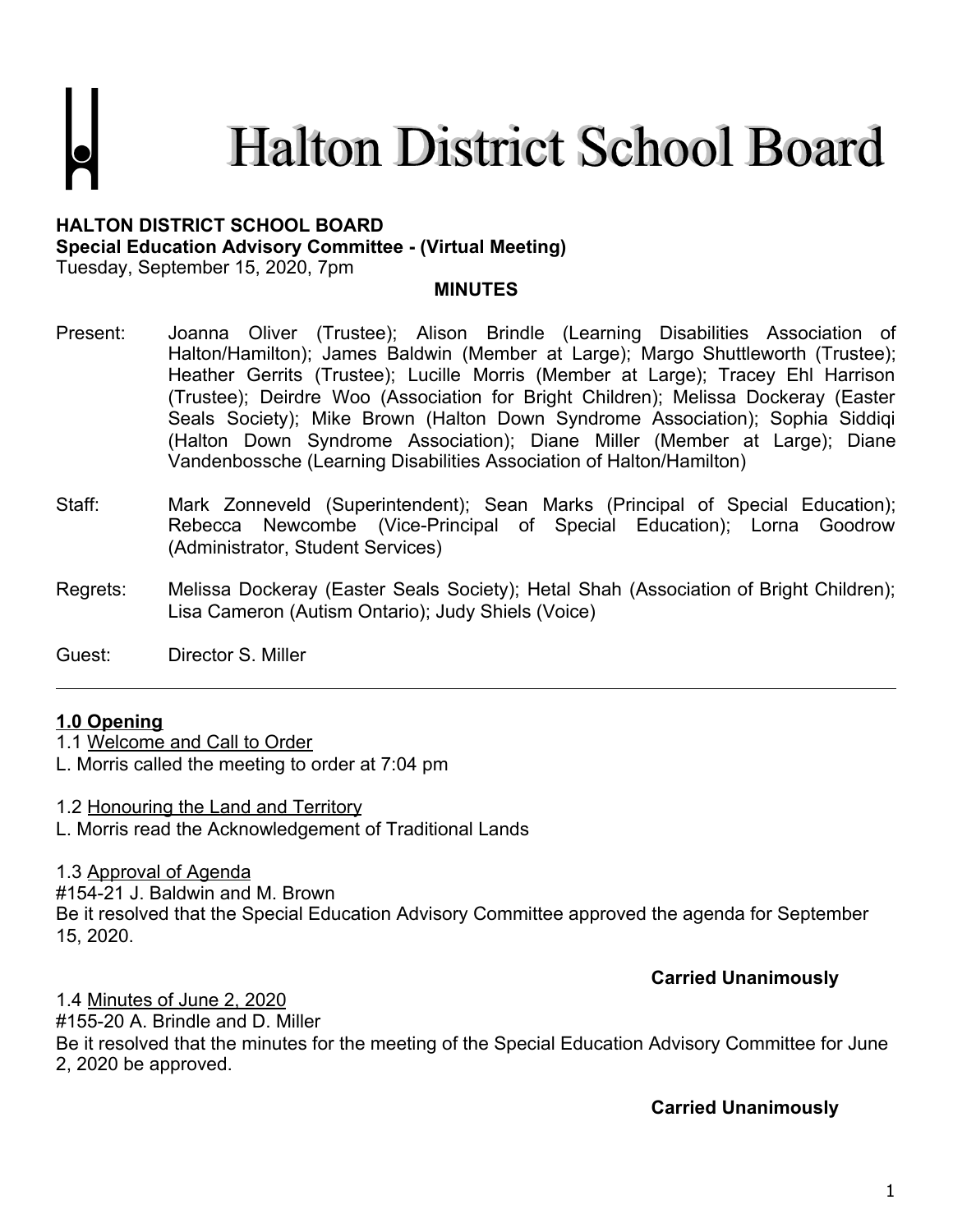## **2.0 Action**

#### 2.1 Chair and Vice-Chair Election Timing

L. Morris reminded members that last May there was a discussion on when elections would be held for the Chair and Vice-Chair. M. Zonneveld commented that there is flexibility on when we can hold these elections. J. Oliver and L. Morris went around the "table" to ask if there were any comments/questions on this. There was interest in holding an election for a new Chair and Vice-Chair at the end of the December SEAC meeting.

#### 2.2 School Reopening Update

M. Zonneveld shared a slideshow with members. Several questions were raised by members during and after the presentation of this slideshow.

Director Miller joined the meeting at 8:05 pm during the presentation of the slideshow. Director Miller wanted to welcome and to thank everyone and understands that this is a very challenging time and especially challenging for the Associations that SEAC members represent. We need your voice now more than ever due to the situation we are facing.

M. Zonneveld then continued with the slideshow.

## **3.0 SEAC Discussion/Question Period**

L. Morris and J. Oliver asked all members if they had any questions at this point. D. Miller asked about the on-line learning and wondered how in September would students that struggled with online learning be reviewed? M. Zonneveld responded that additional review would be necessary for some students, but realistically cannot be done for all. M. Zonneveld explained that due to the circumstances and our spring environment it's been a real challenge and we are doing the best we can. M. Zonneveld thanked the Trustees for their support during this challenge.

## **4.0 Communication to SEAC**

4.1 Superintendent's Report – September 15, 2020

1. School Reopening Update - This is the main agenda item for this meeting as there are many updates to share with SEAC that pertain to students with special needs. This update will include information about the start up of our four virtual schools. We will continue to update SEAC on a regular basis on our progress in performing special education work during COVID.

2. Nelson CPP Opening - The Nelson CPP facility and staff are ready to welcome our students. Students and families have been involved in transition opportunities during the past few weeks, and students began to attend full time on Friday. Here is a [video](https://youtu.be/A-ynJlb9M8g) of the new CPP area that has been shared with families.

3. CTCC Programs, and Project Search - All Care, Custody and Treatment Programs are up running, including the program within Syl Apps. Students in these programs continue to be served and have their educational and other needs met during COVID. Project Search is up and running again at OTMH as well. We hope to bring a presentation to SEAC about this program this fall.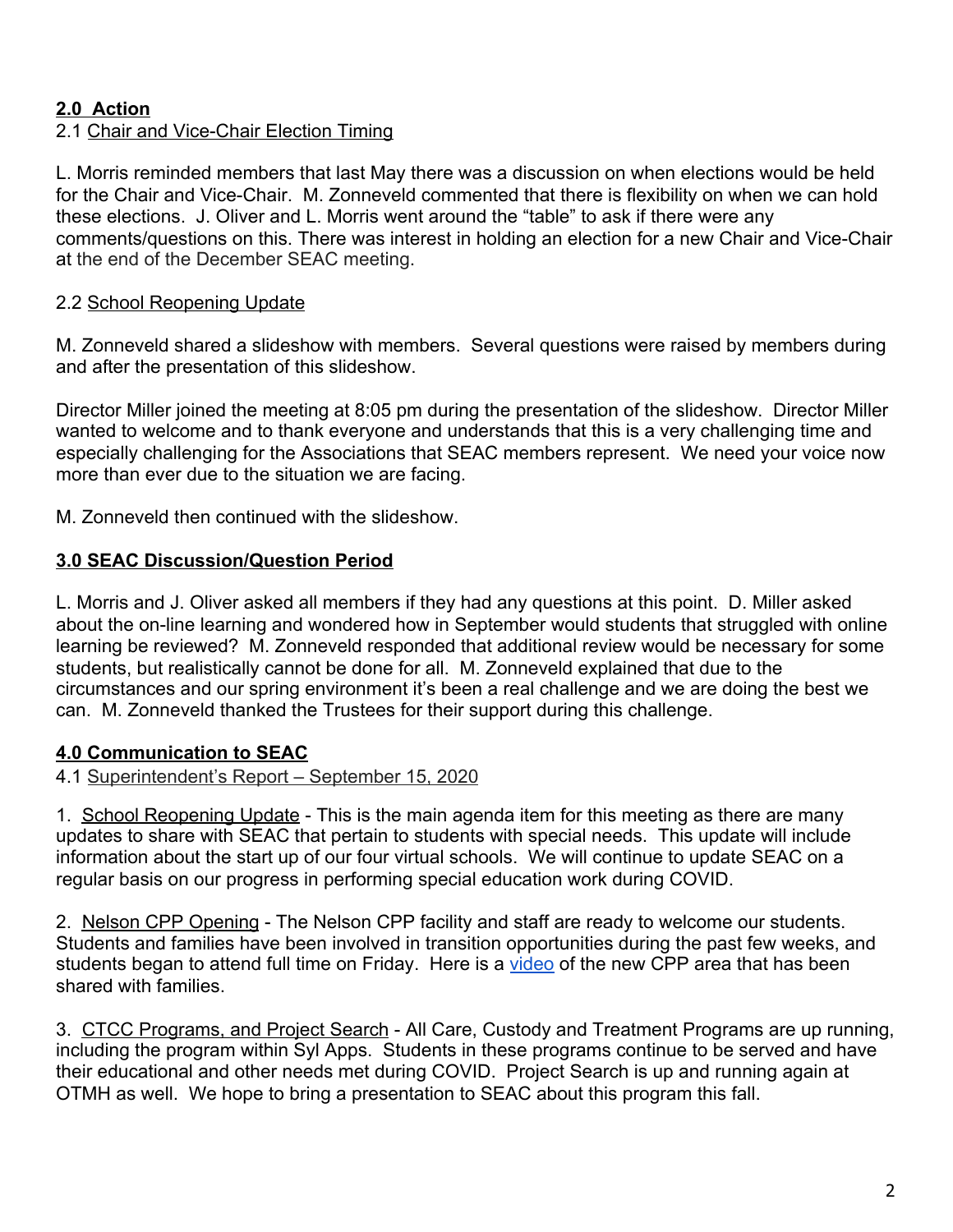#### 4.2Association Reports

Alison Brindle reported the following: The Learning Disabilities Chapters throughout Ontario are collaborating to present a province-wide LD/ADHD Parent Support workshop for back-to-school on September 22nd at 6.30pm- 9pm through Zoom.

This event has presenters on a choice of three key issues that parents may be facing:

- 1) Anxiety reduction
- 2) Executive functioning strategies
- 2) Parent Advocacy

We then have breakout sessions with school board staff or SEAC representatives to discuss navigating the current special education system in-person or online.

The cost is \$25 and subsidies are available. Register online at [www.ldahh.ca](http://www.ldahh.ca/)

LDAHH will be conducting a workshop on IEPs and IPRCs: Navigating the Special Education System on October 6th at 6.30pm through Google Meet. This workshop is free. Registration is online at [www.ldahh.ca](http://www.ldahh.ca/)

#### 4.3 Trustee Reports

J. Oliver reported the following update:

The Board of Trustees continued to meet throughout the summer. In addition to a number of sub-committee meetings, there were also special meetings of the Board. The recordings of these meetings are available on the HDSB.ca website. Of particular interest may be the meeting of July 15 and July 22nd, when the HDSB budget was presented and discussed. A summary of the key elements of the budget as relating to SEAC was shared with you all a few weeks ago by email.

Another special Board meeting of interest will be the meeting of August 19th when Trustees had a very lengthy discussion about all the aspects related to Reopening of Schools.

On August 27<sup>th</sup>, the HDSB held a Town Hall for the HDSB community about reopening of schools and the type of scheduling that our elementary and secondary students can expect. At this Town Hall, the Medical Officer of Health for Halton Region, Dr. Meghani, spoke about the pandemic and the necessary health and safety protocols required to be in place in each of our schools to help ensure a safe return to school for our students and staff.

Please note that there are two new sections on the HDSB website:

The Reopening of Schools Plan page- where you will have access to all the information relating to Reopening of Schools and related updates and FAQs, as well as

The COVID-19 Advisory page: where you will be able to see timely data about any reported cases of COVID-19 by school, and where you will find links to municipal, provincial and national sources of information.

HDSB families, and in particular those families new to HDSB, are reminded to download the Halton District School Board app. This app can be found on the App Store (for Apple devices) and Google Play (for Android devices) by searching "Halton District School Board", where all the relevant information and messages are available at the click of a button.